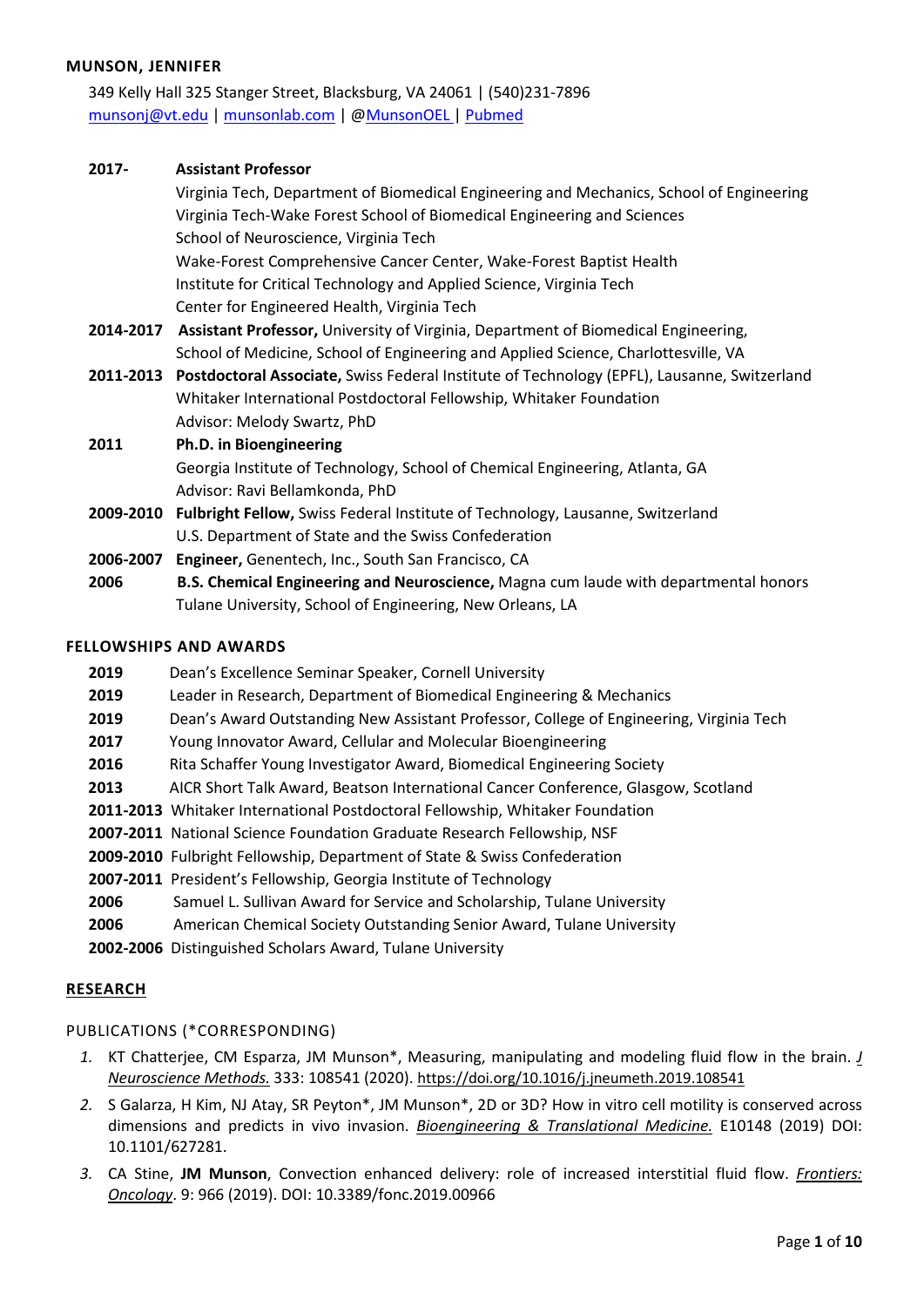- *4.* **JM Munson**, Interstitial fluid flow under the microscope: is it a future drug target for high grade brain tumours such as glioblastoma? *Expert Opinion on Therapeutic Targets.* 23(9): 725-728 (2019). DOI: 10.1080/14728222.2019.1647167
- *5.* EA Brooks, S Galarza, MF Gencoglu, RC Cornelison, **JM Munson**, SR Peyton, Applicability of drug response metrics for cancer studies using biomaterials. *Phil Transactions of the Royal Society B*. 374(1779), 20180226 (2019). DOI:10.1101/408583.
- *6.* KM Tate, **JM Munson**, Assessing drug response in engineered neural microenvironments. *Brain Research Bulletin*. 150: 21-34 (2019). DOI: 10.1016/j.brainresbull.2019.04.027
- *7.* S Shim, M Balanger, AR Harris, **JM Munson**, RR Pompano, Two-way communication between ex vivo tissues on a microfluidic chip: application to tumor-lymph node interaction. *Lab on a chip*. 19, 1013-1026 (2019). DOI: 10.1039/C8LC00957K .
- *8.* RC Cornelison, CE Brennan, KM Kingsmore, **JM Munson "**Convective forces increase CXCR4-dependent glioblastoma cell invasion in GL261 murine model" *Scientific Reports, 8* 17057 (2018)**.** DOI: 10.1101/451286
- *9.* S Da Mesquita, A Louveau, A Vaccari, I Smirnov, RC Cornelison, KM Kingsmore, C Contarino, S Onengut-Gumuscu, E Farber, D Raper, KE Viar, W Baker, N Dabhi, G Oliver, S Rich, **JM Munson,** CC Overall, ST Acton, J Kipnis, Meningeal lymphatics affect brain perfusion and underlie age-dependent cognitive decline and Alzheimer's pathology. *Nature*. (2018). *COVER.*
- *10.* RC Cornelison, **JM Munson**. Perspective on Translating Biomaterials Into Glioma Therapy: Lessons From in Vitro Models. *Frontiers in materials*. 2018 May; 5(27).
- *11.* Kingsmore KM, Vaccari A, Abler D, Cui SX, Epstein FH, RC Rockne, ST Acton, **JM Munson** MRI analysis to map interstitial flow in the brain tumor microenvironment. Applied physics letters: Bioengineering. 2, 031905 (2018). Doi : 10.1063/1.5023503. *COVER.*
- *12.* AR Harris, MJ Perez, **JM Munson**. Docetaxel facilitates lymphatic-tumor crosstalk to promote lymphangiogenesis and cancer progression. *BMC Cancer*. 2018 Jul 6;18(1):718. doi: 10.1186/s12885-018- 4619-8. PubMed PMID: 29976154; PubMed Central PMCID: PMC6034223.
- *13.* JX Yuan, AR Harris, **JM Munson** "Assessing multiparametric drug response in tissue engineered tumor microenvironment models" *Methods,* 134-135:20-31 (2017)*.* doi: 10.1016/j.ymeth.2017.12.010.
- *14.* JX Yuan, **JM Munson**, Quantitative immunohistochemistry of the cellular microenvironment in patient glioblastoma resections, *Journal of Visualized Experiments* 125 (2017). doi: 10.3791/56025.
- *15.* DK Logsdon, GF Beeghly, **JM Munson**, Chemoprotection across the tumor border: cancer cell response to doxorubicin depends on stromal fibroblast ratios and interstitial therapeutic transport, *Cellular Molecular Bioengineering,*1-19 (2017). doi: 10.1007/s12195-017-0498-3.
- *16.* KM Kingsmore, DL Logsdon, BW Purow, **JM Munson**, Interstitial flow differentially increases patient-derived glioma stem cell invasion via CXCR4/CXCL12/CD44-mediated mechanisms, *Integrative Biology.* 8(12):1246-60 (2016) *.* DOI: 10.1039/c6ib00167j.
- *17.* JX Yuan, FF Bafakih, JW Mandell, BJ Horton, **JM Munson**, Quantitative Analysis of the Cellular Microenvironment of Glioblastoma to Develop Predictive Statistical Models of Overall Survival, *Journal of Neuropathology and Experimental Neurology*. nlw090 (2016)*.* doi:10.1093/jnen/nlw090.
- *18.* BA Corliss, MS Azimi, **JM Munson**, SM Peirce, WL Murfee, Macrophages: An Inflammatory Link between Angiogenesis and Lymphangiogenesis, *Microcirculation.* 23(2): 95-121 (2016). doi: 10.1111/micc.12259.
- *19.* **JM Munson,** AC Shieh, Interstitial fluid flow in cancer: implications for disease progression and treatment, *J Cancer Management and Research,* 6, 317-328 (2014)*.* doi: 10.2147/CMAR.S65444.
- *20.* **JM Munson**, RV Bellamkonda & MA Swartz, Interstitial flow increases glioma invasion via CXCR4-dependent autologous chemotaxis in a 3D microenvironment. *Cancer Research* 73(5): 1536-1546 (2013) doi: 10.1158/0008-5472.CAN-12-2838.
- *21.* **JM Munson**, MY Bonner, L Fried, JL Arbiser, RV Bellamkonda, Identifying new small molecule anti-invasive compounds for glioma treatment. *Cell Cycle* 12 (14):1-10 (2013). doi: 10.4161/cc.25334.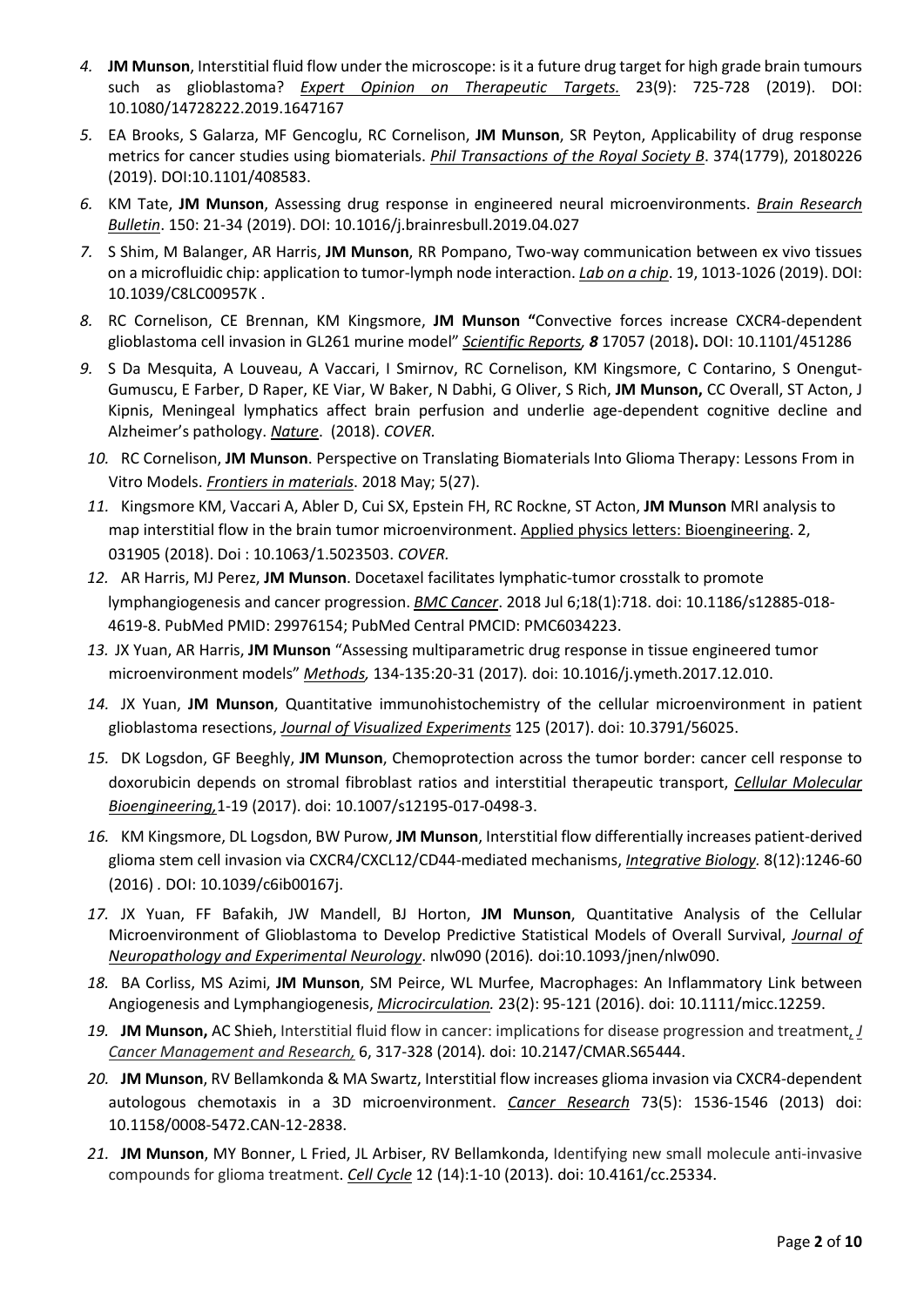- *22.* BR Roller, **JM Munson**, PA Santangelo, B Brahma, RV Bellamkonda, Evans blue nanocarriers visually demarcate margins of invasive gliomas, *Drug delivery and Translational Research* 5(2): 116-24 (2015). doi: 10.1007/s13346-013-0139-x.
- *23.* **JM Munson**, L Fried, SA Rowson, MY Bonner, L Karumbaiah, B Diaz, SA Courtneidge, UG Knaus, DJ Brat, JL Arbiser, RV Bellamkonda, Anti-invasive adjuvant therapy with Imipramine Blue enhances chemotherapeutic efficacy against glioma. *Science Translational Medicine* 4, 127ra36 (2012). doi: 10.1126/scitranslmed.3003016.
- *24.* IC Clements, **JM Munson** & RV Bellamkonda, "Biomaterials for Neural Engineering," Biomaterials Science. 3rd ed., Elsevier Press, ed. B Ratner, 2012*.*
- *25.* **JM Munson** & WT Godbey. "Gene Therapy," Biomedical Engineering Handbook: Tissue Engineering and Artificial Organs, 4<sup>th</sup> ed., CRC Press, ed. J. Fisher and A. Mikos, 2006.

#### MANUSCRIPTS UNDER REVIEW

- *1.* Roberts, LM, JM Munson\* Modulating Microenvironments for treating glioblastoma, *Current Tumor Microenvironment Reports*, *Submitted*.
- *2.* AR Harris, MS Azimi, R Cornelison, FN Azar, DC Llaneza, M Belanger, A Mathew, Svyatoslav Tkachenko, S Esparza, MJ Perez, CB Rosean, RR Bostic, RC Cornelison, KM Tate, SM Peirce-Cottler, C Paquette, A Mills, CN Landen, J Saucerman, PM Dillon, RR Pompano, MA Rutkowski, JM Munson\*. Platinum Chemotherapy induces lymphangiogenesis to prime tissues for tumor metastasis, *Science Translational Medicine. Under review.* BioRxiv DOI: 10.1101/781443
- *3.* CT Curley, BP Mead, N Kim, K Negron, GW Miller, W Garrison, KM Kingsmore, JM Munson, A Klibanov, J Soo, J Hanes, RJ Price\*\*, Blood-brain tumor barrier opening with MR image-guided focused ultrasound augments interstitial flow and facilitates nanoparticle-mediated transfection. *Science Advances*. *Under review.*

#### PATENT

**JM Munson**, JA Arbiser, RV Bellamkonda, Nanocarrier therapy for treating invasive glioma. US Patent Number PCT/US2010/031914

#### CURRENT FUNDING

| National Cancer Institute R37CA222563 \$2,600,146                                                                |  | 12/15/2017-11/30/2022 |  |
|------------------------------------------------------------------------------------------------------------------|--|-----------------------|--|
| PI: Interstitial fluid flow regulates glioma cell invasion                                                       |  |                       |  |
| Originally awarded as an R01 (2017-2022) and converted to an NCI MERIT Award so qualifies for 2 additional years |  |                       |  |
| of funding on top of the current funded amount (2022-2024).                                                      |  |                       |  |
| National Institute of Bioimaging and Bioengineering \$2,906,527                                                  |  | 9/17/2019-9/30/2024   |  |
| Co-I (\$890,000 subaward): A spatially organized microphysiological model of a human lymph node                  |  |                       |  |
| National Institute of Aging R37CA222563S2 \$390,720                                                              |  | 8/1/2019-11/30/2020   |  |
| PI: Interstitial fluid flow in Alzheimer's Progression                                                           |  |                       |  |
| VT Provost Office New Faculty Mentoring Grant \$1,500                                                            |  | 2018-2020             |  |
| PI: Attendance at Faculty Leadership Program, Boston, MA                                                         |  |                       |  |
| Center for Engineered Health, ICTAS, Virginia Tech \$15,000                                                      |  | 10/15/2019-10/1/2020  |  |
| PI: Biophysical outcomes of radiation treatment in glioblastoma                                                  |  |                       |  |
| COMPLETED FUNDING                                                                                                |  |                       |  |
| School of Medicine Research and Development \$25,000                                                             |  | 6/1/2016-5/31/2017    |  |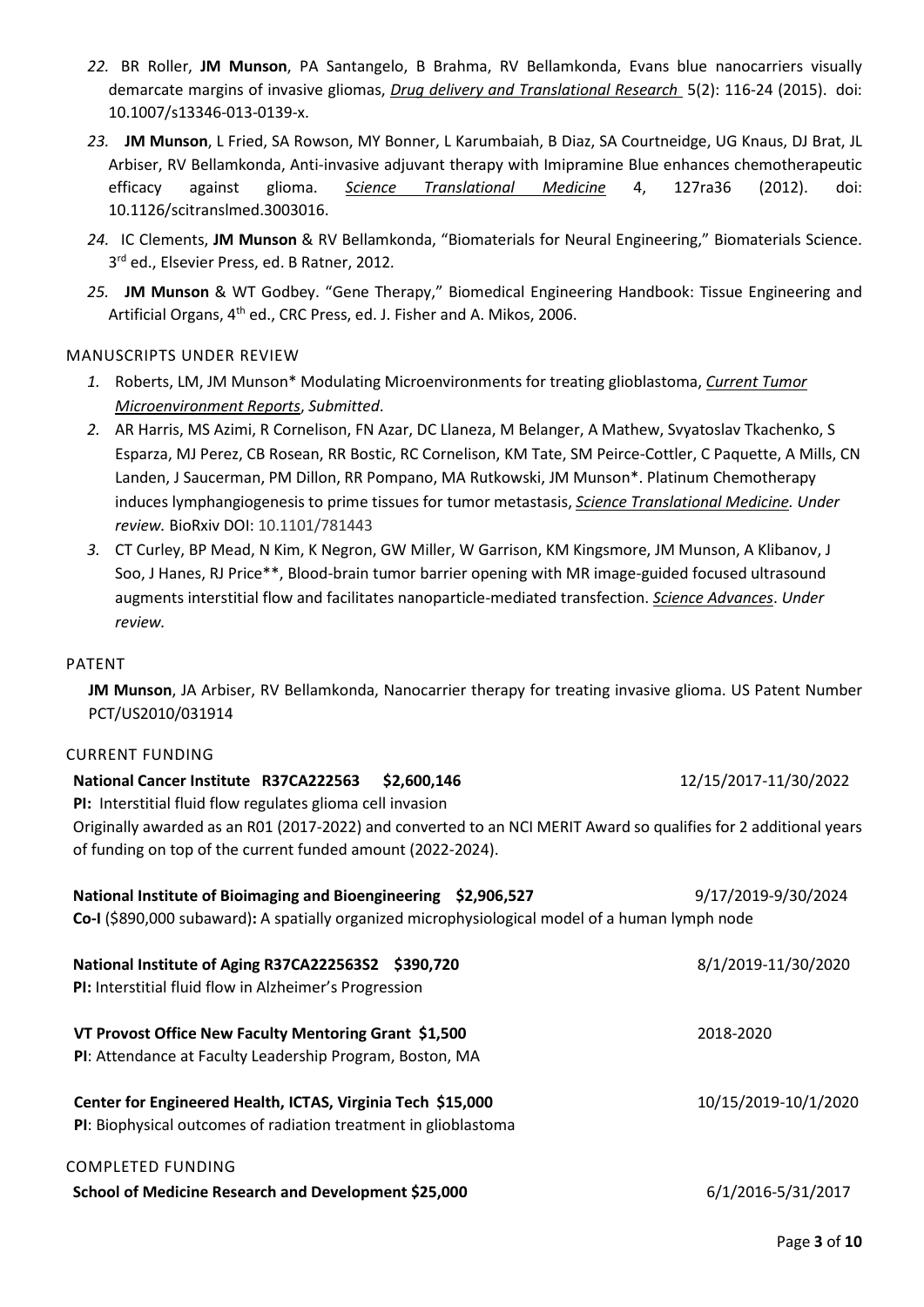**PI:** An in vitro model of the glioblastoma-neural interface **Cancer Center Transdisciplinary Project Award (University of Virginia) \$100,000** 12/1/2014-11/30/2016 **Co-PI (Janet Cross)**: An engineered model of the premetastatic niche for mechanistic and therapeutic studies **American Cancer Society- Institutional Research Grant (ACS/University of Virginia) \$25,000** 12/2014-12/2015 **PI**: The Role of Interstitial Flow in Glioma Progression and Therapeutic Response **Coulter Foundation (University of Virginia) \$140,000** 7/1/2014-6/30/2016 **PI**: Screening system and decision-making strategy for brain cancer therapeutic intervention **Cancer Center Transdisciplinary Project Award (University of Virginia) \$100,000** 11/1/2014-10/31/2015 **Co-I**: Targeting radiation resistance in glioma INVITED TALKS **2019:** City College New York Department of Biomedical Engineering, NY, NY **2019**: Cornell University Department of Biomedical Engineering, Ithaca, NY **2019**: Renssaeler Polytechnic Institute Department of Biomedical Engineering, Troy, NY **2019:** University of Arkansas Department of Biomedical Engineering, Fayetteville, AR **2019:** Society of Neuro-Oncology SCIDOT Annual Meeting, Phoenix, AZ **2019**: NAVBO Vascular Biology, Pacific Grove, CA **2019**: Society for Biological Engineering Bioengineering and Translational Medicine, Durham, NC **2019:** Cancer and Cognition Group, Wake Forest School of Medicine, Winston-Salem **2019:** Molecular Cellular Biology Program, University of Massachusetts-Amherst **2018:** Computational Tissue Engineering Graduate Program, Virginia Tech, Blacksburg, VA **2018:** Wake Forest Comprehensive Cancer Center, Winston-Salem, NC **2018:** Biomedical Engineering Society Annual Meeting, Imaging and Instrumentation, Atlanta, GA **2018:** 6th International Conference on Glial Biology in Medicine, Roanoke, VA **2018:** World Congress of Biomechanics, Brain Biotransport, Dublin, Ireland **2018:** Biotechnology Educators Conference, Biocomplexity Institute, Virginia Tech, Blacksburg, VA **2018:** City of Hope Cancer Center, Los Angeles, CA **2017:** Cellular and Molecular Bioengineering Young Innovators, BMES Annual Meeting, Phoenix, AZ **2017:** Virginia Tech Department of Biomedical Engineering & Mechanics, Blacksburg VA **2017:** Columbia University Department of Biomedical Engineering, New York, NY **2017:** University of Michigan, Department of Biomedical Engineering, Ann Arbor, MI **2016:** Biomedical Engineering Society Rita Schaffer Award Presentation, Minneapolis, MN **2016:** University of Virginia, Department of Pathology, Charlottesville, VA **2016:** University of Virginia, Department of Hematology/Oncology, Charlottesville, VA **2015:** University of California San Francisco Cancer Center, San Francisco ,CA **2015:** Virginia Commonwealth University Department of Chemical Engineering, Richmond, VA **2014:** University of Virginia, Department of Neuroscience, Charlottesville, VA **2014:** University of Virginia Cancer Center, Charlottesville, VA **2014:** World Congress of Biomechanics, Boston ,VA CONFERENCE PRESENTATIONS (PRESENTER; †UNDERGRADUATE AUTHOR)

- 1. CA Stine, **JM Munson**, Autologous CXCL12 gradient formation around single cells in the glioma microenvironment, Cancer Researchers UK-American Association for Cancer Researchers Joint Conference: Engineering and Physical Sciences in Oncology, London, England, October 2019.
- 2. AR Petrosky†, RC Cornelison, **JM Munson**, Effect of Interstitial Fluid Flow and Shear Stress on Glial Activation and S1P3 Expression, Biomedical Engineering Society Annual Meeting, Philadelphia, PA, October 2019.
- 3. CA Esparza, LM Roberts, RC Cornelison, **JM Munson** Changes in Blood Vasculature in response to overexpression of VEGFC in a murine model of glioma, NAVBO, Monterrey, CA, October 2019. (upcoming)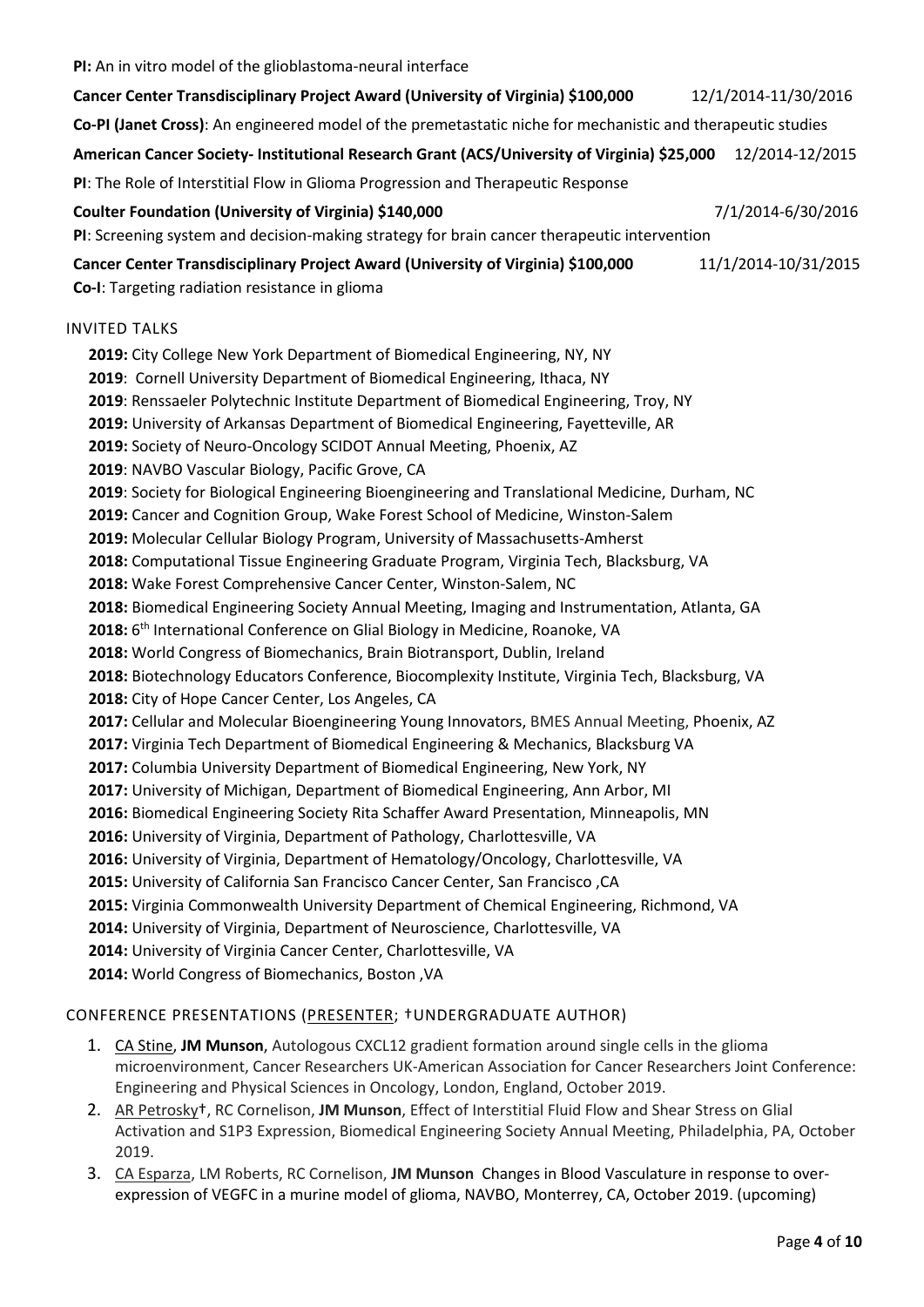- 4. KM Tate, RC Cornelison, **JM Munso**n, Investigating S1PR3-mediated glioblastoma invasion mechanisms using 3D hydrogel - tissue model, Society for Neuro-Oncology Annual Meeting, November 2019. (upcoming)
- 5. **JM Munson,** Interstitial fluid flow in glioma motility and the microenvironment, Gordon Research Conference Physics of Cancer, Galveston, TX, 2019. Poster
- 6. **JM Munson,** Interstitial fluid flow defines features of the glioma microenvironment, Society for Neurooncology Annual Meeting, New Orleans, LA, 2018. Poster
- 7. RC Cornelison, JX Yuan, KM Kingsmore, CE Brennan†, **JM Munson**, Interstitial flow stimulates glial cells to promote glioma invasion: Implications for glioma therapy, BMES Annual Meeting, Atlanta, USA, 2018. Podium
- 8. **JM Munson**, SR Peyton, J Field 2D or not 2D: whether to culture MDAMB231 in the third dimension, BMES Annual Meeting, Atlanta, USA, 2018. Poster.
- 9. S Shim, AR Harris, **JM Munson**, RR Pompano, Microfluidic Device for Two-Way Tumor-Lymph Node Communication, BMES Annual Meeting, Atlanta, USA 2018.
- 10. CA Stine, KM Kingsmore, **JM Munson**, Design of an adapter for high-throughput interrogation of multiple interstitial flow velocities, BMES Annual Meeting, Atlanta USA 2018.
- 11. **JM Munson**, KM Kingsmore, Use of MRI to measure and map interstitial fluid flow in the glioma microenvironment: correlation to anatomical and histological features, BMES Annual Meeting, Atlanta, USA 2018.
- 12. KM Kingsmore, **JM Munson,** Quantifying interstitial fluid flow in glioblastoma using dynamic contrast enhanced MRI, Society for Neuro-oncology Annual Meeting, San Francisco, USA, 2017. Podium and poster.
- 13. RC Cornelison, JX Yuan, CE Brennan†, **JM Munson**, Shear stress and interstitial fluid flow modulate glial cellmediated chemotaxis of glioma, Society for Neuro-oncology Annual Meeting, San Francisco, USA, 2017. Poster.
- 14.**JM Munson**, CMBE Young Innovator Award: Chemoprotection Across the Tumor Border: Cancer Cell Response to Doxorubicin Depends on Stromal Fibroblast Ratios and Interstitial Therapeutic Transport, BMES, Phoenix, USA, 2017. Podium invited.
- 15.JX Yuan, RC Cornelison, BW Purow, BJ Horton, **JM Munson**, A patient-designed glioblastoma microenvironment model to examine therapeutic response., BMES Phoenix, USA, 2017. Podium.
- 16.LS Sequeira†, JX Yuan, DK Logsdon, **JM Munson**, Agent-based modeling of the glioblastoma tumor microenvironment, BMES, Phoenix, USA, 2017. Poster, undergraduate.
- 17.GF Beeghly†, C Thomas†, JX Yuan, AR Harris, **JM Munson**, Engineering patient-driven models to examine breast cancer cell behavior after metastasis to the brain, BMES, Phoenix, USA, 2017. Poster, undergraduate.
- 18.**JM Munson**, Tissue engineered models for therapeutic testing, Virginia Nanosymposium, Charlottesville, USA, 2017. Oral Presentation.
- 19.RC Cornelison, JX Yuan, BJ Horton, **JM Munson**, Glial cell analysis in the brain tumor microenvironment elucidates contributions to glioblastoma patient progression, Summer Biomechanics, Bioengineering, and Biotransport Conference, Tucson, USA, 2017. Podium.
- 20.**JM Munson**, Rita Schaffer Award: Interstitial flow in the glioma microenvironment, BMES, Minneapolis, USA, 2016
- 21. RC Cornelison, KM Kingsmore, CE Brennan†, **JM Munson,** Invasion of GL261 Cancer Cells In Vivo is Regulated by Interstitial Flow and Depends on CXCR4 Signaling, BMES, Minneapolis, USA, 2016. Poster
- 22. MJ Perez, JV Cross, **JM Munson**, Flow Response of Myeloid-Derived Suppressor Cells in the Breast Tumor Microenvironment, BMES, Minneapolis, USA, 2016.
- 23.JX Yuan**, JM Munson,** Recapitulating the glioblastoma tumor microenvironment in a physiologically-relevant in vitro model, EACR Goodbye Flat Biology, Berlin, Germany, 2016, Poster. *Top rated abstract.*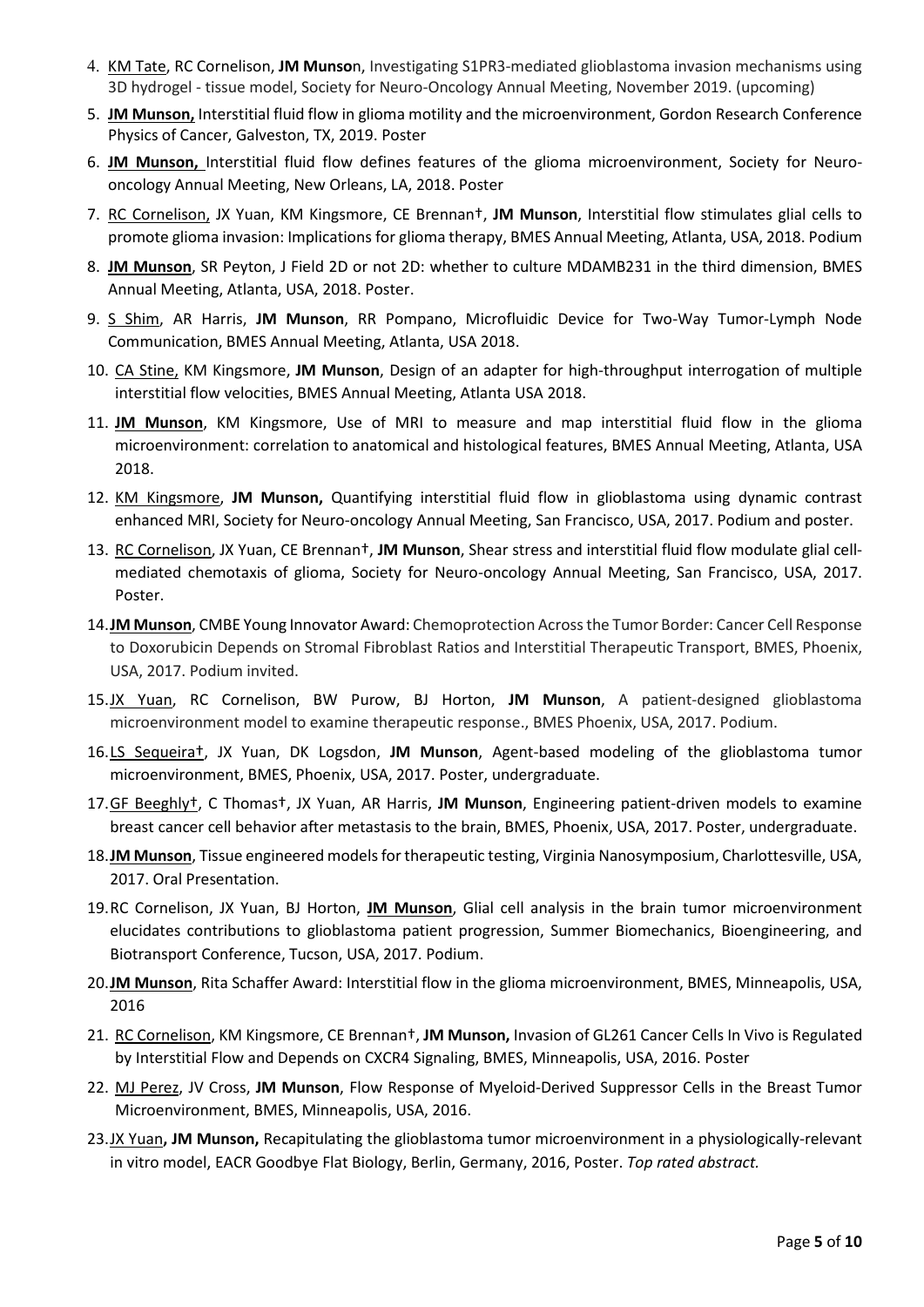- 24.KM Kingsmore, **JM Munson**, Interstitial flow increases patient-derived glioma stem cell invasion via CXCR4, CXCL12, and CD44-mediated mechanisms in distinctive cell populations, AACR-Engineering and Physical Sciences in Oncology, Boston, 2016, Poster.
- 25. RC Cornelison, KM Kingsmore, JX Yuan, BW Purow, **JM Munson**, Interactions of interstitial flow with the glioma microenvironment, Central Virginia Society for Neuroscience Meeting, Charlottesville, USA, 2016
- 26. AR Harris, **JM Munson,** Lymphatics in triple-negative breast cancer: contribution to chemotherapeutic efficacy in vitro and in vivo, AACR-Tumor Microenvironment Meeting, San Diego, CA, 2016. Poster
- 27. JX Yuan, KM Kingsmore, AS Berr†, **JM Munson,** Use of a patient-derived 3D glioblastoma model to assess the effect of microenvironmental factors on cancer invasion and response to radiotherapy, Biomedical Engineering Society Annual Meeting, Tampa, USA, 2015. Poster
- 28.KM Kingsmore, SX Cui, FH Epstein, **JM Munson**, Role of Interstitial Flow in Glioma Microenvironment as Assessed by Dynamic Contrast Enhanced MRI, Biomedical Engineering Society Annual Meeting, Tampa, USA, 2015. Poster
- 29.JX Yuan, FF Bafakih, BW Purow, **JM Munson**, Rational design of a 3D brain cancer model, Biomedical Engineering Society Annual Meeting, Tampa, USA, 2015. Podium Presentation
- 30.KM Kingsmore, JX Yuan, **JM Munson**, Interstitial flow and invasion response of human glioma stem cells in a physiologically relevant microenvironment. Beatson International Cancer Conference, Glasgow, UK, 2015. Oral presentation and poster
- 31. **JM Munson**, MAS Broggi IM Van Mier, MA Swartz, Lymphatic induced stromal activation identified in a 3D in vitro co-culture breast cancer model translates to similar findings in vivo using mouse models, Biomedical Engineering Society Annual Meeting, Tampa, 2015. Podium Presentation
- 32. JX Yuan, FF Bafakih, JW Mandell, **JM Munson**, Features of the cellular and extracellular microenvironment correlate with glioblastoma patient survival, American Association of Neuro-pathologists Annual Meeting, Denver, USA, 2015. Poster
- 33.AS Berr†, OC Cossio†, **JM Munson** Glioma Stem Cells Respond Differentially to Treatment in Tissue Engineered Brain Tumor Microenvironments. Biomedical Engineering Society Annual Meeting, San Antonio, USA, 2014. Poster
- 34.**JM Munson** Lymphatics and interstitial flow involvement in stromal activation: implications for therapy, World Congress of Biomechanics, Boston, MA, USA, 2014. Podium Presentation

## *Pre-2014*

- 35.**JM Munson,** MA Swartz, Cancer lymphangiogenesis contributes to fibroblast activation via TGFβ production by lymphatics, Beatson International Cancer Conference, Glasgow, Scotland, 2013. Podium presentation
- 36.**JM Munson**, MA Swartz, Lymphatic endothelial cell-induced stromal stiffening caused by activation of fibroblasts in the tumor microenvironment, Cold Spring Harbor Asia/International Cancer Microenvironment Society Joint Conference on Tumor Microenvironment, Suzhou, China, 2012. Poster
- 37.**JM Munson,** VC Weaver, MA Swartz, Immunomodulation by biomechanical factors of the tumor stroma, Biomedical Engineering Society Annual Meeting, Atlanta, GA, 2012. Poster
- 38.T MacDonald, J Liu, **JM Munson**, J Park, K Wang, B Fei, R Bellamkonda, J Arbiser, The application of nanoparticle liposome-imipramine blue in the treatment of medulloblastoma in the SmoA1 transgenic mice, Society for Neuro-oncology Annual Meeting, Toronto, ON 2012. (Published in *Neuro-oncology* **14(s1):**i82 i105). Poster
- 39.**JM Munson**, RK Khan, JL Arbiser, RV Bellamkonda, Imipramine Blue-Doxorubicin Co-Loaded Nanoparticles Increase Survival In Glioblastoma Over Doxorubicin Alone In a Single Treatment, American Institute of Chemical Engineers National Meeting, Minneapolis, MN 2011.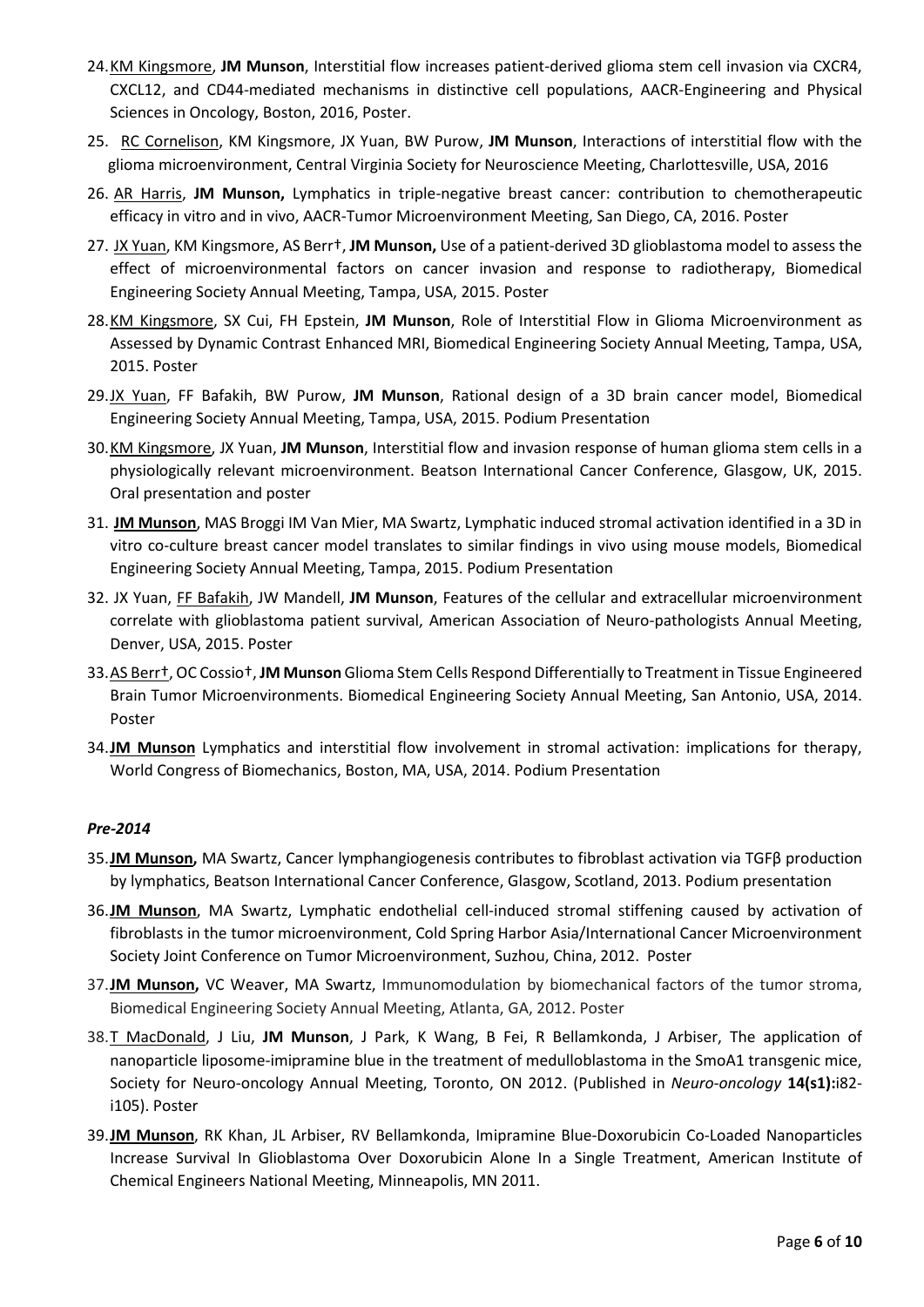- 40.**JM Munson**, RV Bellamkonda, MA Swartz, Interstitial flow increases glioma cell migration via CXCR4/CXCL12 mediated autologous chemotaxis, American Institute of Chemical Engineers National Meeting, Minneapolis, MN, 2011.
- 41.**JM Munson**, RK Khan, SA Alkindi, RV Bellamkonda, Treatment of glioblastoma with co-loaded nanocarriers yields increased survival, Biomedical Engineering Society Annual Meeting, Hartford, CT, 2011.
- 42.**JM Munson**, R Machaidze, M Kaluzova, R Bellamkonda, CG Hadjipanayis, Use of doxorubicin and doxorubicin/imipramine blue coloaded nanoparticles yields survival in aggressive human glioblastoma in mice, Society for Neuro-oncology Annual Meeting, Anaheim, CA 2011. (Published in *Neuro-oncology* **13**:S3, CB-45)
- 43. BT Roller, **JM Munson**, B Brahma, RV Bellamkonda, Nanocarrier encapsulated visible dye for intraoperative brain tumor border delineation in an invasive glioblastoma model, Pediatric Technology & Surgery Research Forum Atlanta, GA, 2011
- 44.**JM Munson**, L Fried, JL Arbiser, RV Bellamkonda, Novel nano-encapsulated compound, Imipramine Blue, halts brain tumor invasion in vitro and in vivo, Georgia Life Science Summit, Atlanta, GA 2010.
- 45.**JM Munson**, U Haessler, RV Bellamkonda, MA Swartz, Interstitial fluid flow increases glioma invasion via a CXCR4-dependent mechanism, Society for Neuroscience Annual Meeting, San Diego, CA 2010.
- 46.**JM Munson**, JA Arbiser, RV Bellamkonda Liposome-encapsulated Imipramine Blue halts glioma invasion *in vivo,* Biomedical Engineering Society Annual Meeting, Austin, TX 2010.
- 47.**JM Munson**, L Fried, JA Arbiser, RV Bellamkonda Novel nanoparticle-delivered compound, Imipramine Blue, halts glioma invasion by affecting actin dynamics, American Assoc. for Cancer Researchers Annual Meeting, Washington, DC 2010.
- 48.**JM Munson**, E De Hitta, RK Khan, L Fried, JA Arbiser, RV Bellamkonda Nanocarriers for treatment of invasive glioma, Society for Biomaterials Annual Meeting, San Antonio, TX 2009.
- *49.***JM Munson**, W Hsu, Characterization of TubeSpin system for CHO culture, American Institute of Chemical Engineers National Meeting, San Francisco, CA 2006.

## MEDIA COVERAGE

- "Collaborative grant takes on brain cancer cell invasion" [VTNews](https://vtnews.vt.edu/articles/2018/01/collaborative-grant-brain-cancer-cell-invasion.html) 1/2018
	- o NPR Affiliate Roanoke: [link](http://wvtf.org/post/vt-leads-glioblastoma-study)
- "Study identifies possible treatment target for Alzheimer's, age-related cognitive decline[" VTNews,](https://vtnews.vt.edu/articles/2018/07/drainage-brain-treatment-Alzheimer) 7/2018.
- "A First Look at Interstitial Fluid Flow in the Brain" American [Institute of Physics,](https://publishing.aip.org/publishing/journal-highlights/first-look-interstitial-fluid-flow-brain) 7/2018.
- "Potential new treatment for deadliest brain diseases" NPR Affiliate Roanoke: [link](http://www.wvtf.org/post/potential-new-treatment-deadliest-brain-diseases#stream/0)
- Covers :



## **TEACHING AND MENTORSHIP**

## COURSES

- **Instructor:** Graduate Seminar, Virginia Tech, Fall 2018-Spring 2020
- **Instructor:** Advanced Biological Transport, Virginia Tech, Fall 2018
- **Instructor:** Biotransport, University of Virginia, Spring 2017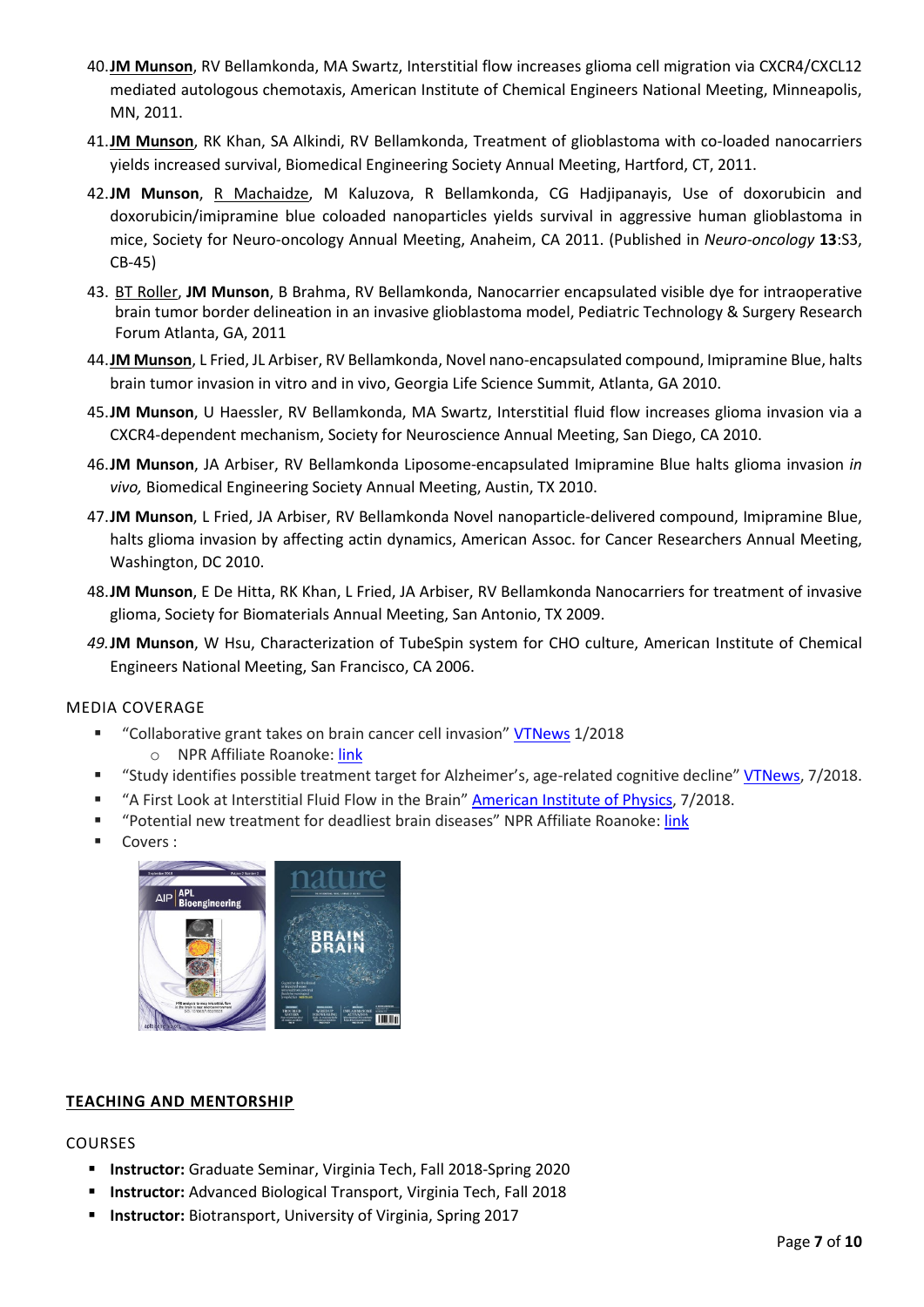- **Co-Instructor:** Integrative Design and Experimental Analysis Lab, University of Virginia, Spring 2015, 2016
- **Instructor:** Tissue Engineering, University of Virginia, Spring 2014, 2015, Fall 2016
- **Instructor:** Current Topics in Cancer Bioengineering, EPFL, School of life sciences, Spring 2013
- **Co-Instructor:** Intro to Chemical Processes, Georgia Tech, School of Chemical & Biomolecular Engineering, Spring 2011

# PEDAGOGY

- **Attendee:** Course Design Institute, Teaching Resource Center, University of Virginia, June 2014
- **Tech to Teaching Certificate,** Center for enhancement of teaching and learning, Georgia Tech, 2011
- **Attendee:** Graduate Research Groups NSF-Sponsored Workshop, Arlington, VA, 2011
- **JM Munson**, LJ Taite, C Sievers, Technical writing as a tool to promote conceptual understanding, American Institute of Chemical Engineers National Meeting, Minneapolis, MN 2011.

# UNDERGRADUATE STUDENT RESEARCHERS MENTORED

VIRGINIA TECH

- **c/o 2018:** Steven Tom
- **c/o 2020:** Alexis Petrosky
- **c/o 2021:** Saloni Bhargava, Conner Brocke
- **c/o 2022:** Lauren Pitz, Zehra Demir, Kate Herrema, Kaylie Maglicmot
- **Visiting:** Richard Kline (Bridges to Baccalaureate), Gabryel Conley-Natividad, Beulah Dadala (Biotransport)

## UNIVERSITY OF VIRGINIA

- **Mentor:** Capstone Senior Design, University of Virginia, 2014-2016 (12 students-5 projects)
- **c/o 2016:** Alexandra Berr (*Harrison Undergraduate Award*), Ossman Cossio, Melissa Skoff
- **c/o 2017:** Samantha Schwager, Nicholas Asby, Maya Singh, Candace Thomas, Garrett Beeghly (*Harrison Undergraduate Award*), Jillian Kirby
- **c/o 2018:** Caroline Brennan, Raju Arabandi
- **c/o 2019:** Nikhith Kalkunte, Elise Hoover, Sebastian Gutierrez, Lynette Sequeira

## GRADUATE STUDENT RESEARCHERS MENTORED

VIRGINIA TECH

- **Caleb Stine:** Biomedical Engineering PhD Program
- **Kinsley Tate:** Biomedical Engineering PhD Program
- **Savieay Esparza:** Biomedical Engineering PhD Program, New Horizons Scholar
- **Naciye Atay:** Biomedical Engineering PhD Program
- **Cora Esparza:** Biomedical Engineering PhD Program, New Horizons Scholar, NSF Graduate Research Fellow

## UNIVERSITY OF VIRGINIA

- **Jessica Yuan (2014-2018):** Biomedical Engineering PhD Program, NIH Cancer Center Training Grant
- **Kathryn Kingsmore (2014-2018):** Biomedical Engineering PhD Program, NSF Graduate Research Fellowship
- **Matthew Perez, M.S.:** Biomedical Engineering PhD Program, NIH Cancer Center Training Grant
- **Alexandra Harris, M.S (2014-2018).:** Pathology PhD Program, NIH Biotechnology Training Program
- **Daniel Logsdon (2015-2017):** Biomedical Engineering Master's Program

## POSTDOCTORAL RESEARCH ASSOCIATES MENTORED

- **R. Chase Cornelison, Ph.D.** (PhD, UT Austin) Current: Assistant Professor UMass-Amherst
- **Krishnashis Chatterjee, Ph.D.** (PhD, Virginia Tech)
- **LaDeidra Monet Roberts, Ph.D.** (PhD, Cornell University)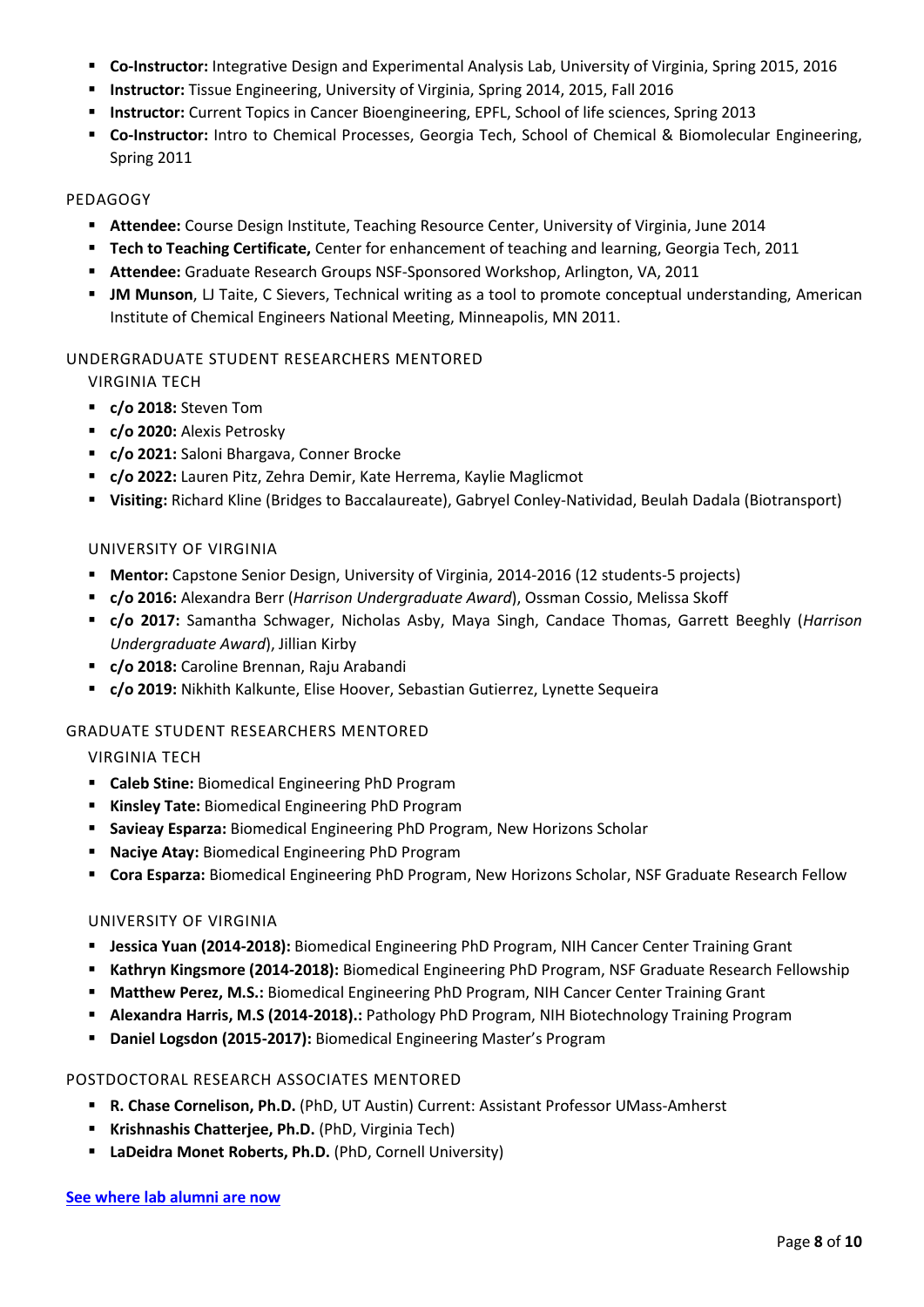#### **SERVICE**

FIELD

- **2023 (upcoming)**: Co-chair elect, Gordon Research Conference on Physical Sciences in Cancer
- **2021 (upcoming):** Vice chair, Gordon Research Conference on Physical Sciences in Cancer
- **2020 (ongoing):** Guest editor, Annals of Biomedical Engineering Special Issue: Bioengineering in Women's Health
- **2019:** Co-chair special session on Bioengineering in Women's Health, Biomedical Engineering Society Annual Meeting, Philadelphia, PA
- **2019-2021**: Junior Editor, Cells Organs and Tissues
- **2018:** Co-organizer, Mid-Atlantic Biomanufacturing Symposium, Charlottesville, VA
- **2016-2017:** National Science Foundation Graduate Research Fellowship Reviewer
- **2016-2017:** Integrated Molecular Analysis Technologies Study Section, National Cancer Institute
- **2016:** Session chair, Cellular motility, Biomedical Engineering Society
- **2015-2017:** Session chair, Cancer Technologies, Biomedical Engineering Society
- **2015-2017:** Session chair, Tissue engineering, Biomedical Engineering Society
- **2014-2016:** Review abstracts Biomedical Engineering Society Annual Meeting
- **2014-2015:** National Science Foundation Graduate Research Fellowship Reviewer
- **Reviewer for:** Cancer Research, Journal of Controlled Release, Integrative Biology, Molecular Cancer Therapeutics, Applied Physiology, Biochemical Engineering Journal, Biotechnology and Bioengineering, PLoSONE, Journal of Biomechanics, Trends in Biotechnology, Breast Cancer Research, Neuroscience, Breast Cancer Research

#### UNIVERSITY/DEPARTMENTAL

VIRGINIA TECH

- **2019-2021:** Chair, Inclusion and Diversity Committee
- **2019-2021:** Member, College of Engineering Inclusion and Diversity Committee
- **2019-2021:** Group Leader, Cancer Bioengineering, Center for Engineered Health, ICTAS
- **2018:** Invited speaker seminar series organizer
- **2018:** CIMER Training for Graduate Mentorship [\(www.cimerproject.org\)](http://www.cimerproject.org/)
- **2018:** Diversity Ally Certificate, Virginia Tech Human Resources and Professional Development
- **2018:** Women's welcome weekend attendee for recruitment
- **2018:** Student Transition Engineering Program Faculty Attendee (new student lunches)
- **2018:** Biomechanics and Biotransport summer research experience for undergraduates faculty mentor
- **2018:** Co-organizer, Center for Engineered Health Virginia Nanosymposium
- **2017:** Graduate Brown Bag Lunch Seminar, Biomedical Engineering
- **2017:** NSF Graduate Research Program Tips and Tricks, School of Engineering Seminar
- **2017-Present:** Cancer Journal Club, Biomedical Engineering & Mechanics

UNIVERSITY OF VIRGINIA

- **2016-2017:** Undergraduate curriculum committee
- **2015-2016: Biotechnology Training Grant Faculty Coordinator Student Seminar Series**
- **2015/16:** Faculty Search Committee, Cross-departmental Biomaterials
- **2014/15:** Faculty Search Committee, Biomedical Engineering
- **2013/14:** Graduate Admissions Committee, Biomedical Engineering
- **2014:** Strategic hiring initiative committee, Biomedical Engineering
- **2014-2017:** Judge Biomedical Sciences Poster Symposium, Huskey Graduate Symposium, Undergraduate Research Network Poster Session

#### COMMUNITY

- **KidsTech University,** Virginia Tech, January 2019
- **High School Outreach, December 2018**